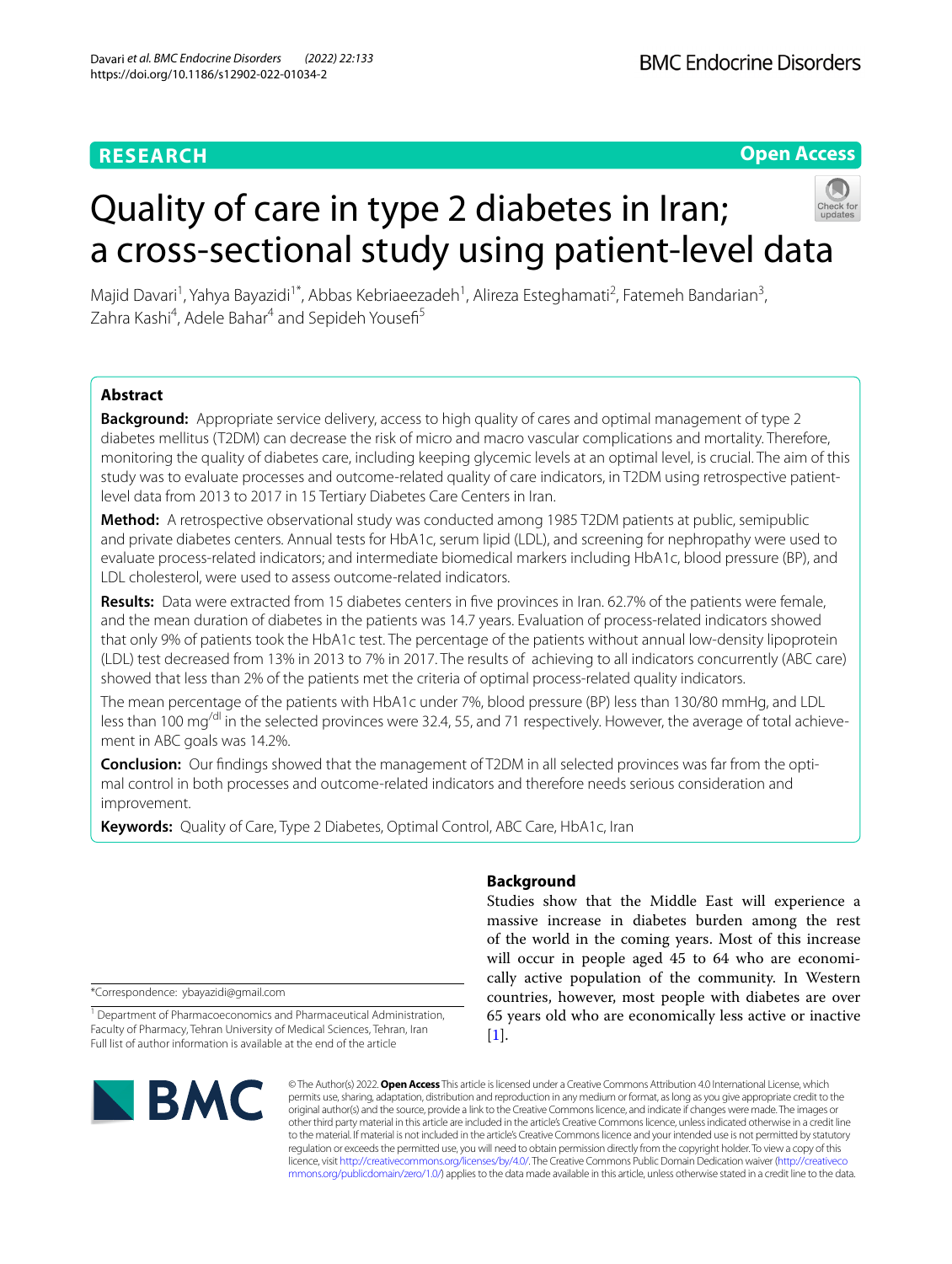The prevalence of type 2 diabetes mellitus (T2DM) in Iran has continuously increased in past years due to population growth, aging, urbanization, obesity, and sedentary life style  $[2, 3]$  $[2, 3]$  $[2, 3]$  $[2, 3]$  $[2, 3]$ . It is estimated that 11.4% of Iranian have diabetes [[4\]](#page-7-3), although about 40 percent of them have not been diagnosed yet [\[5](#page-7-4)]. This continuous and considerable increase in the prevalence of T2DM can be a sign of the high health and economic burden of disease in Iran, specifcally when considering the impact of diabetes-related complications [[6,](#page-7-5) [7](#page-7-6)]. Esteghamati has shown a relative improvement in health outcomes in T2DM patients in Iran in the past ten years [[8\]](#page-7-7). However, a few studies have shown the opposite results as well [\[9](#page-7-8), [10\]](#page-7-9).

The delivery and access to a high quality of care and regular physician consultations can decrease the risk of micro and macro vascular complications and mortality [[11\]](#page-7-10). Therefore, monitoring the quality of diabetes care including indicators of process and outcome is crucial [[12–](#page-7-11)[15](#page-7-12)]. American Diabetes Association (ADA) currently recommends that HbA1c measurements be applied at least semiannually in patients with adequate glycemic control; and quarterly for those who were not meeting glycemic targets and for whom the therapeutic regimen has changed. Clinical guidelines also suggest that for patients who have not had a HbA1c test for the past year or even three months, the physician should promptly set blood glucose targets and request a HbA1c test for subse-quent visit [[16\]](#page-7-13). If the situation is still uncontrolled, both regular HbA1c testing and medication evaluation should be considered [[17\]](#page-7-14).

Indicators for measuring the quality of care include two main types; process and outcome-related indicators [\[18](#page-7-15), [19\]](#page-7-16). Process-related indicators focus on health care utilization, such as the number of annual HbA1c tests. However, outcome-related indicators focus on achieving an appropriate level of intermediate biomedical markers, for instance, the percentage of patients achieving the desired level of HbA1c.

The aim of this study was to evaluate the quality of care through assessing both process and outcome related indicators, in patients with T2DM using patient-level data in Tertiary Care diabetes centers during the fve years (2013–2017) in Iran.

#### **Methods**

#### **Study design**

Clinical data extracted from the patients' profles in 15 main diabetes centers including public, semi-public (centers related to the social security insurance organization), and private diabetes centers in Iran. We performed a retrospective data analysis using patient-level data in a cross-sectional study. We assessed the process and

outcome-related indicators of the patients over a 5-year period (from 2013 to 2017).

#### **Sampling method**

Two steps sampling selection was applied to recruit the needed sample size. In the frst step, cluster sampling method was applied to select 5 provinces (clusters); Tehran, Isfahan, Yazd, Mazandaran, and Kurdistan. Tehran and Isfahan provinces were two metropolises (23% of Iran's total population lived in these two provinces in 2016). These provinces have better access to specialized health care services compared to others. Yazd had the highest prevalence of diabetes (16.3%) in the whole country. The family physician program is running in Mazandaran, and Kurdistan was one of the deprived provinces regarding access to health care.

In the second step, 15 main diabetes care centers selected from the provinces. The subjects were selected from each center using random sampling method based on the patient identifcation number. In centers that had a statistically small population, the total population was included. Inclusion criteria included diagnosis of type 2 diabetes, use of anti-diabetic drugs, and having an active fle in the cross-sectional schedule.

#### **Research ethics approval: human participants**

Ethics approval was obtained from the Ethics Committee (IR.TUMS.PSRC.REC.1396.1991) at Tehran University of Medical Sciences.

#### **Statistical analysis**

Statistical analysis was performed using the STATA software version 14 for Windows (Stata Corp., College Station, TX, US).

Based on the results of normality tests, continuous variables (i.e. blood pressure, duration of disease, glycemic, and lipid indices) are presented either as mean $\pm$ standard deviation (SD)/standard error. Categorical outcomes (i.e. meeting the preset glycemic, blood pressure and lipid control targets) are demonstrated as proportions (95% confidence interval [95% CI]) or mean  $\pm$  S.E.M. For comparing multivariate sample means, we used Multivariate Analysis of Variance (MANOVA) analysis.

#### **Process‑related quality indicators**

To fnd out time-varying process indicators, we extracted the following aspects (19, 20):

• For blood glucose control, a quarterly glycated hemoglobin (HbA1c) test was considered as a standard limit based on clinical guidelines.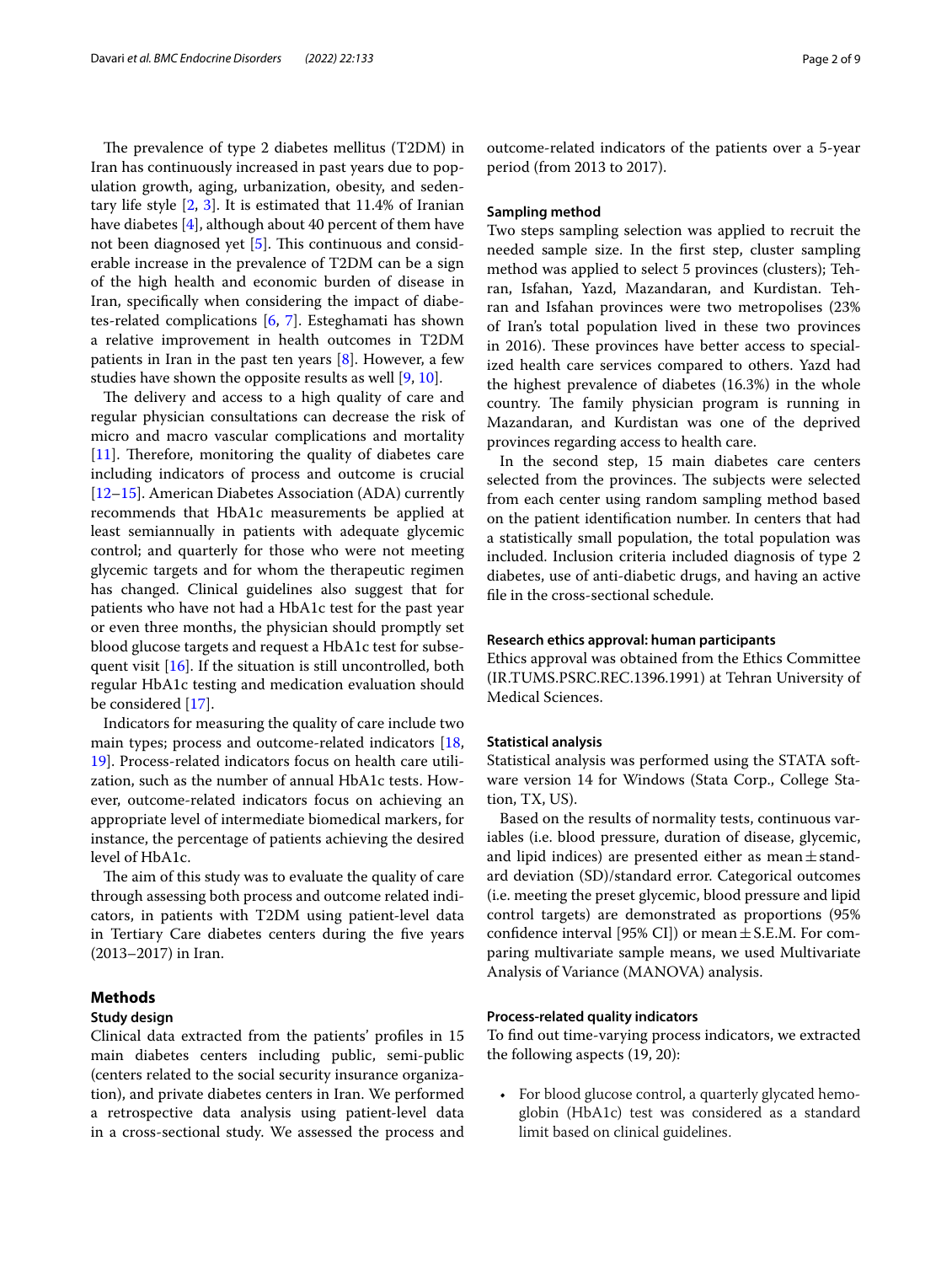- For lipid control, serum lipid (low-density lipoprotein (LDL)) testing at least once a year was considered appropriate control.
- For nephropathy screening, one or both of the following tests were considered appropriate: a urine protein test or a urine albumin test.

#### **Outcome‑related quality indicators**

To measure the achievement of outcome indicators, we used HbA1c, Blood Pressure and Cholesterol (ABC) Care [[19\]](#page-7-16), in which ADA has put a massive emphasis on the control and achievement of triple goals concurrently.

- For blood glucose control, HbA1c<7% was considered as the standard limit.
- Blood pressure<130/80 mm Hg was considered a standard limit to control blood pressure profles.
- To control the lipid profle, LDL<100 mg/dL considered as the standard limit

Finally, the percentage of patients with simultaneous achievement of ABC care goals was evaluated [\[17](#page-7-14)].

#### **Patient and public involvement**

All of the patients provided written informed consent.

#### **Results**

The results and analysis are based on data from 1984 patients with T2DM extracted from public, semi-public, and private diabetes centers in fve provincial capital cities (Tehran, Isfahan, Yazd, Mazandaran, and Kurdistan).

#### **Demographic indicators**

More than half of the patients (62.7%) were female, and the mean duration of diabetes in the patients was

14.7 years ( $\pm$  6.62 years). Overweight and obesity were common among the patients and approximately 83% of them had an inadequate body mass index. 67.6% of the patients were in the age group of 25 to 65 years (Table [1\)](#page-2-0).

#### **Process‑related quality indicators**

For blood glucose control, we evaluated the percentage of the patients with an HbA1c test greater than/ equal to 1 per three months and the percentage of the patients without an HbA1c test per year. The results showed that only 8% and 9% of the patients in 2013 and 2017 had taken quarterly HbA1C test. However, the percentage of the patients without an HbA1c test per year decreased from 13% in 2013 to 2% in 2017. The mean number of annual HbA1c tests was slightly increased from 1.6 in 2013 to 1.9 in 2017 (Table [2](#page-3-0)).

Table [2](#page-3-0) shows that the percentage of the patients without annual LDL test decreased from 13% in 2013 to 7% in 2017. However, the mean number of LDL test per person per year did not changed signifcantly during the study period.

About 45 percent of the patients had taken one of two tests for urine protein or urine albumin, and the mean number of urine protein tests was 0.5 test per year.

The results of the evaluation of all indicators together (HbA1c test  $\geq$  1 per three months and lipid test  $\geq$  1 per year and urine protein test  $\geq 1$  per year (ABC care)) showed that less than 2% of the patients met the criteria of optimal process-related quality indicators. However, if we consider a moderate ABC care (HbA1c test  $\geq$  1 per six months and lipid test  $\geq$  1 per year and urine protein test  $\geq 1$  per year), the simultaneous achievement will increase to 29% (Table [2](#page-3-0)).

#### <span id="page-2-0"></span>**Table 1** Demographic information of T2DM patients

|                           |                                 | <b>Tehran</b> | <b>Isfahan</b> | Yazd           | Kurdistan | Mazandaran | <b>Total</b> |
|---------------------------|---------------------------------|---------------|----------------|----------------|-----------|------------|--------------|
| Female (sex percent)      |                                 | 64            | 62             | 60             | 60        | 61         | 62.7         |
| Number of patients        |                                 | 395           | 400            | 395            | 400       | 395        | 1985         |
| mean diabetic age (years) |                                 | 15.84         | 14.34          | 14.46          | 15.28     | 13.71      | 14.72        |
| Average age (years)       |                                 | 62.85         | 63.45          | 60.55          | 61.7      | 63.11      | 62.33        |
| Body Mass Index           | kgm <sup>2</sup>                | 0.0           | 0.1            | 0.1            | 0.0       | 0.1        | 0.06         |
|                           | $18.5 - 24.9$ kg/m <sup>2</sup> | 18            | 16             | 17             | 15        | 20         | 17.2         |
|                           | 25.0-29.9 kg/m <sup>2</sup>     | 45            | 42             | 40             | 50        | 46         | 44.6         |
|                           | $\geq$ 30 kg/m <sup>2</sup>     | 37            | 41.9           | 42.9           | 35        | 33.9       | 38.14        |
| Age                       | <45                             | 5             | 10             | $\overline{7}$ | 6         | 9          | 7.4          |
|                           | $45 - 65$                       | 65            | 55             | 60             | 62        | 59         | 60.2         |
|                           | >65                             | 30            | 35             | 33             | 32        | 32         | 32.4         |
|                           |                                 |               |                |                |           |            |              |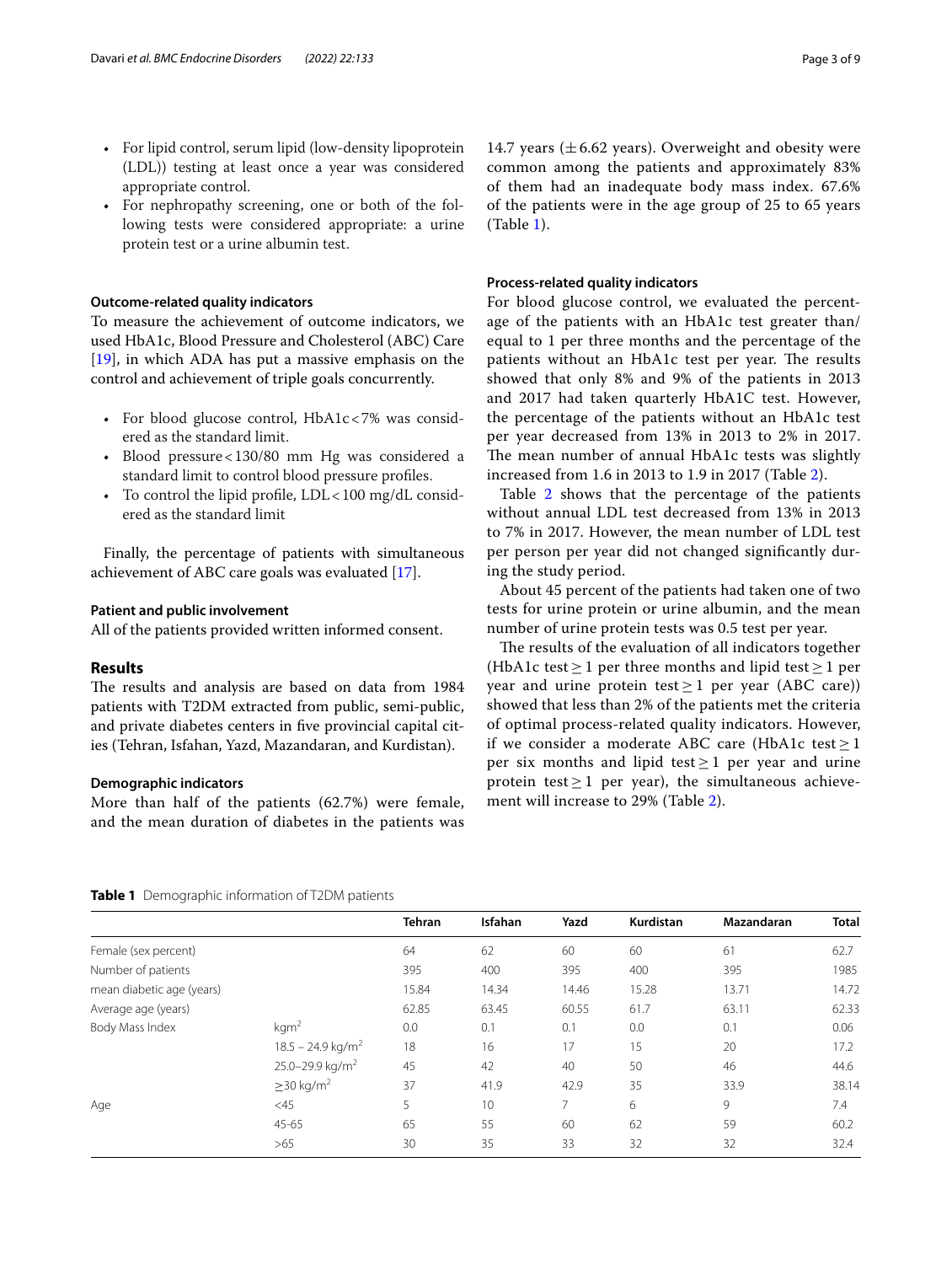#### <span id="page-3-0"></span>**Table2** Process-related quality indicators

| Index                                                       | 2013            | 2014            | 2015          | 2016            | 2017            |
|-------------------------------------------------------------|-----------------|-----------------|---------------|-----------------|-----------------|
| <b>Glycemic control monitoring</b>                          |                 |                 |               |                 |                 |
| Percentage of HbA1c test $\geq$ 1 per three months (Number) | 8(158)          | 9(178)          | 10 (198)      | 10 (198)        | 9(178)          |
| Percentage of patients without HbA1c test annually (Number) | 13(257)         | 10 (198)        | 7(138)        | 6(119)          | 2(40)           |
| Mean HbA1c test per year per patient                        | 1.62            | 1.71            | 1.82          | 1.86            | 1.89            |
| Lipid profile monitoring                                    |                 |                 |               |                 |                 |
| Mean Serum lipid test $\geq 1$ per year                     | 1.50            | 1.65            | 1.63          | 1.68            | 1.59            |
| Percentage of patients without LDL test (number)            | 13 (258)        | 8(159)          | 8 (159)       | 7(139)          | 7(139)          |
| Nephropathy screening                                       |                 |                 |               |                 |                 |
| Percentage of urine protein test $\geq 1$ per year (number) | 46(913)         | 45(893)         | 43(854)       | 47(933)         | 42(834)         |
| Mean Urine protein test per year per patient                | 0.55            | 0.54            | 0.55          | 0.61            | 0.53            |
| <b>ABC</b> care                                             |                 |                 |               |                 |                 |
| Percentage of ABC care <sup>1</sup> (Number)                | 0.008<br>$[15]$ | 0.015<br>$[20]$ | 0.017<br>[21] | 0.018<br>$[22]$ | 0.017<br>$[23]$ |
| Percentage of ABC care <sup>2</sup> (Number)                | 0.28<br>(547)   | 0.28<br>(549)   | 0.30<br>(588) | 0.33<br>(652)   | 0.29<br>(565)   |

1. HbA1c test≥1 per three months and lipid test≥1 per year and urine protein test≥1 per year, 2. HbA1c test≥1 per six months and lipid test≥1 per year and urine protein test≥1 per year

#### **Outcome‑related quality indicators**

The average percentage of the patients with HbA1c level under 7% in selected provinces showed that this percentage varied from 22 to 43%. Yazd had a lowest rate (22%) and Kurdistan had a highest rate (43%) of HbA1c control during the study time. The trends in the provinces showed that this percentage in Yazd increased from 18% in 2013 to 24% in 2017; but in Kurdistan it decreased from 46% in 2013 to 40% in 2017. However, the average of total HbA1c control was 32.4% during the study time (Table [3\)](#page-3-1).

The average percentages of the diabetes patients with blood pressure (BP) target (< 130/80 mmHg) in the selected provinces ranged from 36 to 75%. The best BP control was in Isfahan province (75%) and the worst BP control was in Yazd province (36%). The P-value of trends in the provinces showed that only Mazandaran has changed significantly during the 5 years of the study. The average of total BP control was 55% (Table [4\)](#page-4-0).

The percentage of the patients who achieved the LDL target (<100  $mg^{\text{/dl}}$ ) was fluctuated from 63 to 76%. Mazandaran province had the highest rate of LDL control (76%) and Yazd province had the lowest rate (63%). However, the P-value of the trends in the provinces showed that none of them changed signifcantly during the 5 years of the study. The average of total LDL control was 71% (Table [5](#page-4-1)).

#### **Achieving ABC targets**

Our fndings show that the simultaneous achievement of ABC goals for diabetics, according to the ADA guideline, varied significantly between the provinces. The lowest achievement was related to Yazd (5% on a 5-year average), and the highest achievement belonged to Kurdistan (20% on a 5-year average). Nonetheless, the P-value of the trends in the provinces show that none of them had a signifcant change in achieving the ABC goals during the study period. The average of total achievement in ABC goals was 14.2% (Table [6](#page-4-2)).

| Year              | <b>Tehran</b> | Isfahan | Yazd  | Kurdistan | Mazandaran | Mean  |
|-------------------|---------------|---------|-------|-----------|------------|-------|
| 2013              | 31            | 31      | 18    | 46        | 32         | 32.4  |
| 2014              | 32            | 32      | 18    | 48        | 37         | 34.1  |
| 2015              | 32            | 34      | 20    | 45        | 33         | 33.7  |
| 2016              | 27            | 35      | 28    | 38        | 25         | 30.6  |
| 2017              | 29            | 33      | 24    | 40        | 27         | 31.2  |
| Total             | 30            | 33      | 22    | 43        | 31         | 32.4  |
| P-Value for Trend | 0.068         | 0.064   | 0.038 | 0.021     | 0.001      | 0.061 |

<span id="page-3-1"></span>**Table 3** Percentage of patients with HBA1c level<7% during 2013–2017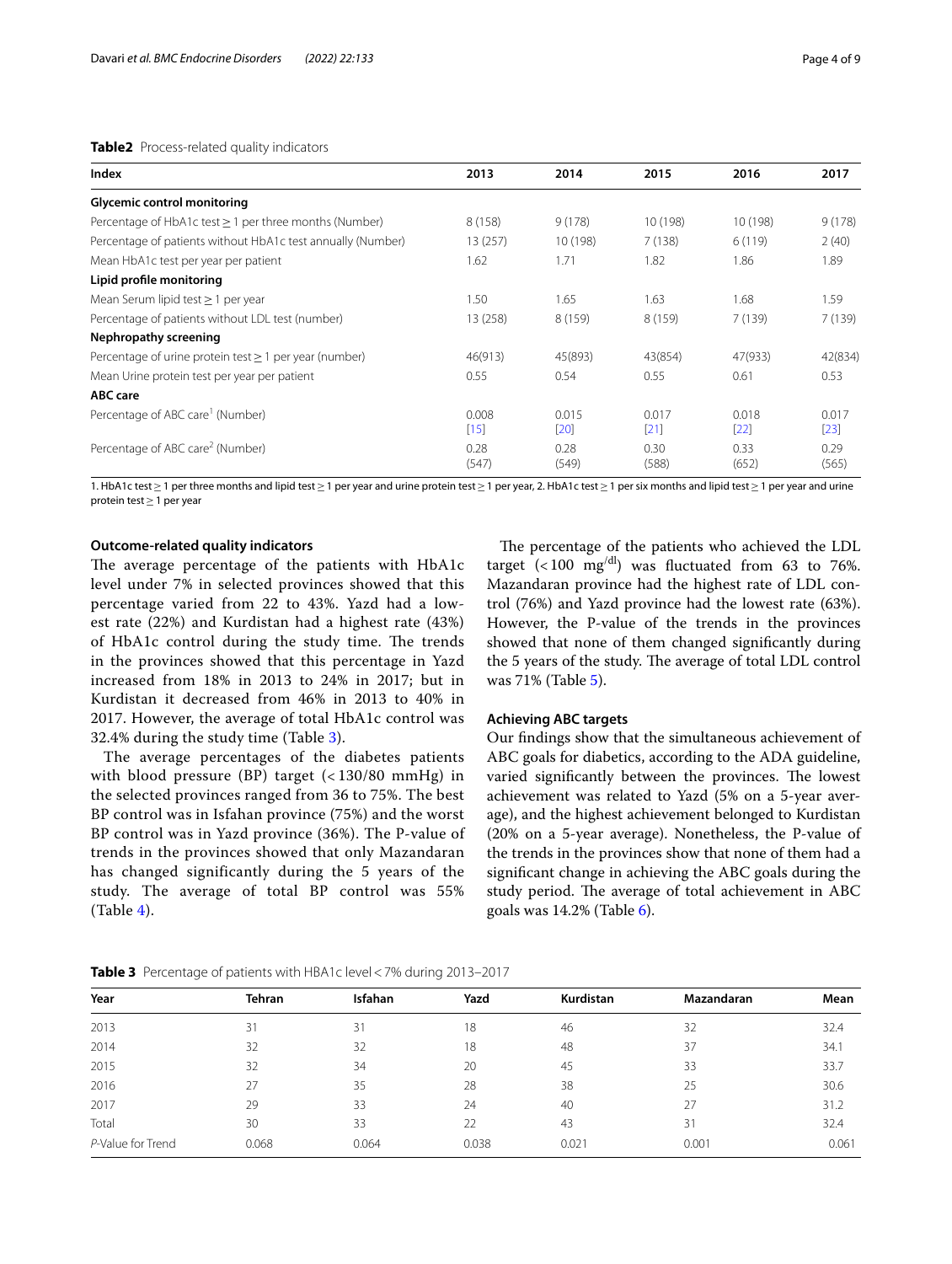| Year              | <b>Tehran</b> | Isfahan | Yazd  | Kurdistan | Mazandaran | Mean  |
|-------------------|---------------|---------|-------|-----------|------------|-------|
| 2013              | 55            | 76      | 30    | 60        | 58         | 56    |
| 2014              | 60            | 75      | 38    | 60        | 53         | 57    |
| 2015              | 53            | 76      | 41    | 59        | 56         | 57    |
| 2016              | 48            | 76      | 37    | 64        | 45         | 54    |
| 2017              | 41            | 73      | 35    | 55        | 42         | 49    |
| Total             | 51            | 75      | 36    | 60        | 51         | 55    |
| P-Value for Trend | 0.017         | 0.062   | 0.037 | 0.036     | 0.001      | 0.037 |

<span id="page-4-0"></span>**Table 4** Percentage of patients with BP level<130/80 mmHg during 2013–2017

<span id="page-4-1"></span>**Table 5** Percentage of patients with LDL level < 100 mg/dl during 2013-2017

| Year              | <b>Tehran</b> | <b>Isfahan</b> | Yazd  | Kurdistan | Mazandaran | Mean  |
|-------------------|---------------|----------------|-------|-----------|------------|-------|
| 2013              | 70            | 72             | 46    | 61        | 69         | 64    |
| 2014              | 76            | 76             | 61    | 57        | 72         | 68    |
| 2015              | 72            | 66             | 70    | 70        | 78         | 71    |
| 2016              | 76            | 72             | 73    | 74        | 78         | 74    |
| 2017              | 81            | 78             | 68    | 77        | 86         | 78    |
| Mean              | 75            | 72             | 63    | 67        | 76         | 71    |
| P-Value for Trend | 0.041         | 0.047          | 0.037 | 0.036     | 0.021      | 0.036 |

<span id="page-4-2"></span>Table 6 Percentage of patients with simultaneous achievement of ABC goals<sup>1</sup> during 2013-2017

| Year              | <b>Tehran</b> | <b>Isfahan</b> | Yazd  | <b>Kurdistan</b> | Mazandaran | Mean |
|-------------------|---------------|----------------|-------|------------------|------------|------|
| 2013              | 16            | 19             |       | 18               | 12         | 13.6 |
| 2014              | 18            | 20             |       | 19               | 12         | 14.8 |
| 2015              | 14            | 19             |       | 19               | 16         | 14.6 |
| 2016              | 12            | 21             |       | 20               | 10         | 14.0 |
| 2017              | 10            | 21             | 6     | 20               | 12         | 13.8 |
| Mean              |               | 19             |       | 20               | 14         | 14.2 |
| P-Value for Trend | 0.078         | 0.066          | 0.061 | 0.063            | 0.052      | 0.06 |

1. ABC goals: HBA1c level < 7% and BP level < 130/80 mmHg and LDL<sup>mg/dl</sup> level < 100

#### **Discussion**

The aim of this study was to evaluate the quality of care (process and outcome) for T2DM patients based on both process and outcome indicators. We conducted institution based cross-sectional study using patient-level data in public, semipublic and private diabetes centers during the fve years (2013–2017) in Iran.

The distribution of the selected provinces was wide enough to ensure that we had diferent types of the patients in our samples.

Our fndings show that most patients (67.6%) were under 65 years old. This is almost twice as many as in European countries  $[1]$  $[1]$  $[1]$ . This could confirm that diabetics in Iran, and perhaps in many other developing countries, are younger than diabetics in European countries. This could indicate the importance of assessing the quality of care for diabetics and its potential impact on reducing the burden of diabetes in developing countries.

#### **Process‑related quality indicators**

Our fndings show that less than 10% of the patients received appropriate number of HbA1c services and did not change statistically signifcantly during the study period. Previous studies showed that only 6.4% of the patients had more than or equal to one HBA1c test per year [\[11](#page-7-10)]. Given the 9-year interval between 2 studies, a 2.6% increase in the number of patients with appropriate testing is not an acceptable progression. Nonetheless, decreasing the percentage of the patients without an HbA1c test from 13% in 2013 to 2% in 2017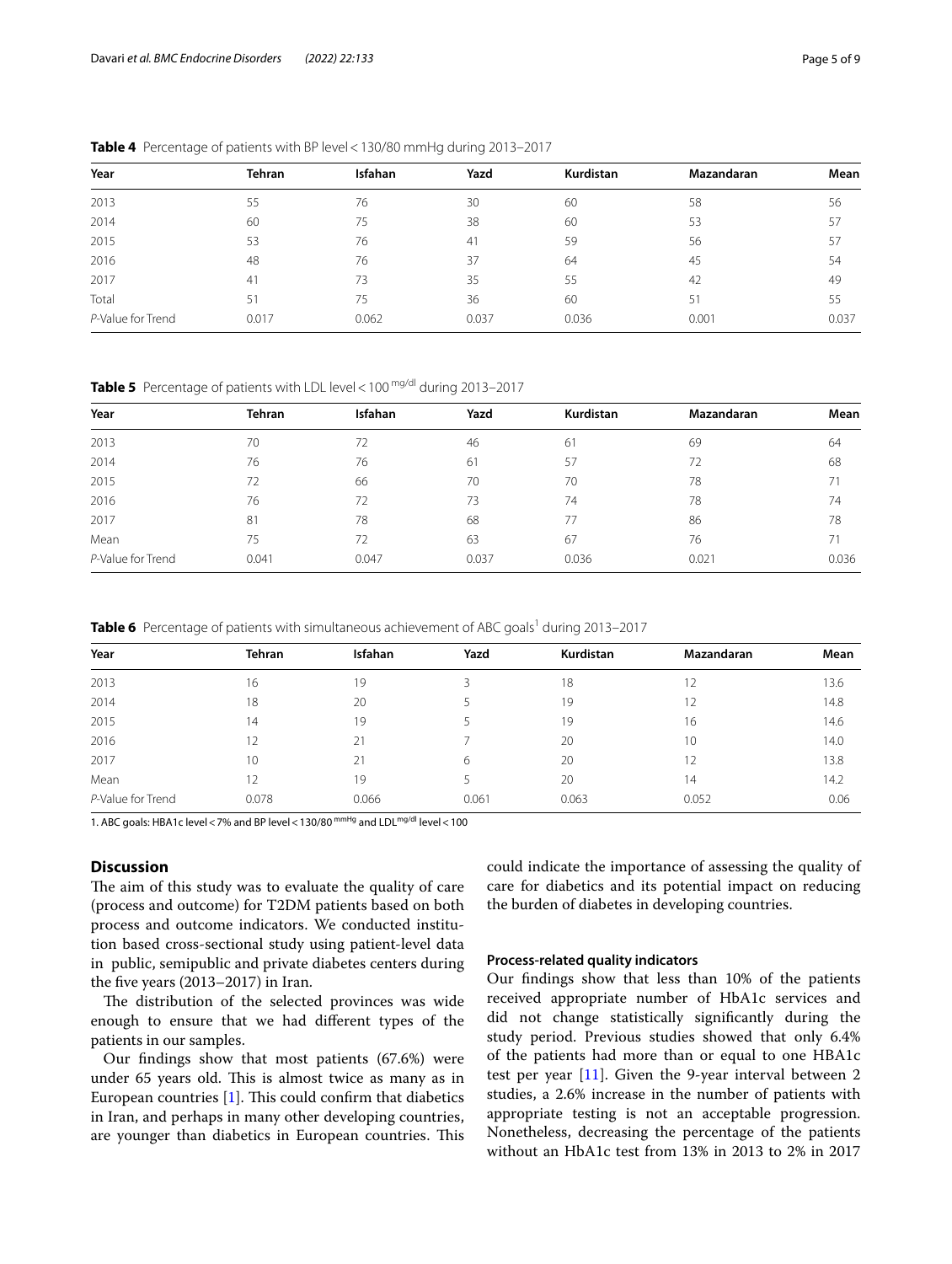can be considered as improving the quality of care for diabetics in Iran, but it is still far from the guideline's recommendations.

The conditions for measuring the level of LDL in the patients were signifcantly better. Our fndings showed that 93% of the patients met the minimum standards of cares for measuring the level of LDL in diabetics' patients.

About 57% of the patients did not meet the minimum standards for two urine protein or albumin tests. This percentage did not change signifcantly during the study time and within the provinces.

Our fndings show that among the process-related indicators, LDL monitoring had the best situation within the indicators. Nonetheless, considering that the prevalence of T2DM in Iran is more than 11% and the number of diagnosed patients is estimated at more than 5.5 million, this 7% is still signifcant and should reduce to zero [[4\]](#page-7-3).

When all the indicators are considered together (ABC care), the inadequacy of care will be more obvious. The results of ABC care showed that less than 2% of the patients met the criteria of optimum care. This means that more than 98% of the patients did not receive the expected monitoring cares; which is very far from the guidelines' recommendations [\[16](#page-7-13)]. However, if moderate ABC care is considered, the simultaneous achievement increases to 29%, which indicates that most patients have not yet received the recommended care (Table [2](#page-3-0)).

#### **Outcome‑related quality indicators**

The percentage of the patients with HbA1c level under 7% in selected provinces showed that although there were signifcant variations between the provinces (22 to 43%.), but in all of them, a small number of patients had the recommended level of HbA1c. The lowest percentage of good control occurred in Yazd province (Table [3](#page-3-1)), which has the highest prevalence of T2DM in Iran [[24\]](#page-7-21). Although this percentage increased from 18 to 24% in 5 years, it is still very low. The P-Value for trends also confrms that the changes, except for Mazandaran province, were not statistically significant. The analysis of the results of Mazandaran province illustrates that the percentage of patients with good control of HbA1c decreased from [3](#page-3-1)2 to  $27\%$  (Table 3). Therefore, the control status of HbA1c in Mazandaran province deteriorated signifcantly during the study. Since Mazandaran is one of the provinces in Iran where the family physician program is implemented, these results confrm that the family the physician program has not had a good impact on the management of T2DM.

The results of Tehran and Isfahan, two metropolises of Iran, illustrated that there was no statistically signifcant

change (decrease/increase) in achieving optimal HbA1c levels between these provinces with other provinces.

A recent study showed that only 13.2% of diabetes in Tehran achieved the blood glucose control [[8\]](#page-7-7). However, since the patient population included all types of diabetes, the results may not be completely comparable. Nonetheless, as more than 85% of these patients had T2DM, comparing the results of these two studies is somewhat acceptable.

Mohammed et al. showed that the proportion of American patients who achieved the recommended goals for diabetes care increased by 7.9% over 12 years. Nonetheless, 48.7% of the patients did not reach the target for glycemic control at the end of study [\[25](#page-7-22)]. Another study in Catalonia (2007- 2013) showed that the percentage of the T2DM patients with HbA1c less than 7%, increased from 52.2% to 55.6% in the study time [[26\]](#page-7-23). Comparing these achievements with our results show that quality of care for patients with T2DM in selected provinces in Iran, with 67.6% of the patients out of control, needs more attention and development.

Examination of the pattern of antidiabetic prescription during the study time showed that no signifcant change were observed in the drug prescriptions. The details of the analysis of prescription pattern are discussed elsewhere  $[27]$ . This analysis showed that only 25% of the total antidiabetic medicines were insulins [[27\]](#page-7-24). However, the ratio of insulin consumption in some European countries has varied from 30 to 50 percent [[28\]](#page-7-25).

Many studies have shown that insulins are more efective in managing T2DM than oral medications, particularly in patients with HbA1c above 7% [[29,](#page-7-26) [30](#page-7-27), [31](#page-8-0), [32](#page-8-1)]. The lack of change in the pattern of prescribing antidiabetic drugs, despite the low rate of patients with the desired HbA1c level, indicates that physicians have not responded properly to the patients' HbA1c level.

Since the pattern of T2DM administration was almost the same between the provinces [\[27\]](#page-7-24), the better results of diabetic patients in Kurdistan (43% of patients with good HbA1c level) can be attributed to their lifestyle and perhaps their genetics; but more study and information is needed to confrm this.

BP control of the diabetics (less than 130/80 mmHg) in the selected provinces also varied signifcantly (from 36 to 75%). The best BP control was in Isfahan province (75%) and the worst was in Yazd province (36%). However, the P-value of the trends in the provinces showed that, except for Mazandaran province, the trends of BP control did not change signifcantly during the 5-year study. The results of Mazandaran province illustrates that the percentage of patients with BP control decreased from 58 to 42% (Table  $3$ ). Therefore, the significance of BP trend in Mazandaran province has been in a negative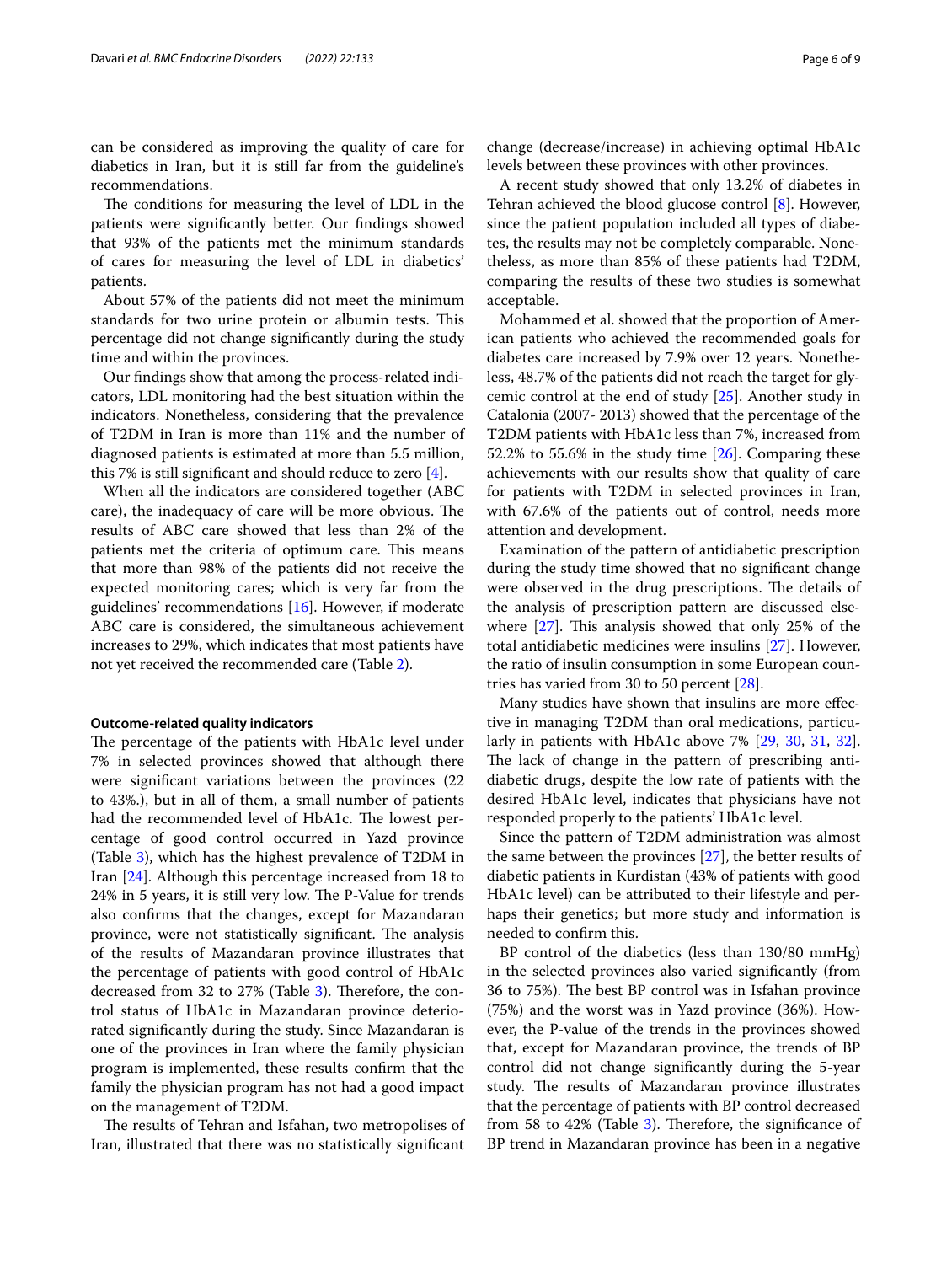direction. These results confirm that physicians in none of the provinces responded correctly to the patients' BP levels.

Although the status of blood LDL levels was better than the previous two factors, the mean percentage of the patients who achieved the LDL control target  $\left($  < 100 mg $\right)$  $\text{d}$ ) ranged from 63 to 76%. Mazandaran province had the highest rate of LDL control (76%) and Yazd province had the lowest rate (63%). However, the P-value of trends in the provinces showed that none of them had changed significantly in the study time. The average of total LDL control was 71% (Table [5](#page-4-1)) which is still far from the desired value. These findings also showed that physicians did not have appropriate prescriptions for the patient's condition.

#### **Achieving ABC targets**

Our fndings show that the simultaneous achievement of ABC goals for diabetics, according to the ADA guideline, varied significantly between the provinces. The lowest achievement was related to Yazd (average 5% in 5 years), and the highest achievement belonged to Kurdistan (average 20% in 5 years). Nonetheless, the P-value for trends in the provinces show that none of the provinces had a signifcant change in achieving the ABC goals during the study period. The average of total achievement of ABC goals was 14.2% (Table [6\)](#page-4-2).

Our results showed that in the last years of the study only 13.8% of the patients achieved the ABC targets. Although it shows a slight increase compared to the beginning of the study (13.6%), but it is not statistically significant ( $p$ -value > 0.05). The results of the study of Casagrande showed a signifcant improvement in diabetes care between 1988 and 2010 in the USA. It is showed that the percentages of people with ABC goals were increased from 1.7% in 1994 to 18.8% in 2010; and the increases were statistically signifcant [\[33](#page-8-2)].

Many studies have emphasized that diabetes is a complex chronic illness requiring multiple strategies beyond glycemic control including patients' adherence to treatment and their appropriate lifestyle. Nonetheless, it is stated that the gap between the facts and the optimal condition of the patients are often related to physician practice""Barriers to efective management of type 2 diabetes in primary care: qualitative systematic review"" [[34\]](#page-8-3). Our findings also confirm that the poor results of the management of T2DM in the selected provinces can be the inattentiveness of the physicians. Inadequate prescribing of required tests (Table [2\)](#page-3-0) and failure to change the prescription according to the patients' needs [[27](#page-7-24)] can confrm this statement.

#### **Conclusion**

Our fndings show that most T2DM patients are younger than diabetics in European countries and then potentially the burden of diabetes in Iran can be higher than European and Western countries, and this fnding emphasized to priority of good clinical practice for diabetic's population in Iran. The evaluation of process-related quality indicators illustrated that more than 90% of the patients received inappropriate number of HbA1c tests during the study period. Although these criteria were higher for LDL and urine tests, the ABC care goals showed that more than 98% of the patients did not receive quality process-related care.

The outcome-related quality indicators illustrated that around 70% of the patients had the optimal level of HbA1c. Although this percentage was higher for LDL and BP control level, the average of total achievement of ABC goals was 14.2%.

Our fndings showed that the management of T2DM in all selected provinces was far from the optimal control in both processes and outcome-related indicators and therefore needs serious consideration and improvement. The outcomes were slightly better in Kurdistan province, a deprived province, probably because of their lifestyle and genetics.

#### **The design and methods of current study had several strengths**

The data used in this study include laboratory measurements for diabetics over a 5-year period. We used a longitudinal design that can show the variable nature of laboratory measurements in diabetic patients over time. This gives us a better understanding of the quality of diabetes care compared to a simple cross-sectional design, which uses baseline laboratory values in their estimations.

#### **The limitations and possible source of biases**

The study includes common warnings associated with retrospective studies. The electronic and documentary medical records did not include information on disease severity, lifestyle modifcations, and physical activity.

#### **Abbreviations**

T2DM: Type 2 diabetes mellitus; HbA1c(Hemoglobin A1c): Glycated hemoglobin; LDL: Low-density lipoproteins; BP: Blood Pressure; BMI: Body Mass Index; ABC: HbA1c, Blood Pressure and Cholesterol.

#### **Acknowledgements**

We thank all the staff of the Diabetes Research Centers in all the selected provinces whose help and participation enabled us to carry out this study. We also thank Tehran University of Medical Sciences for supporting this study.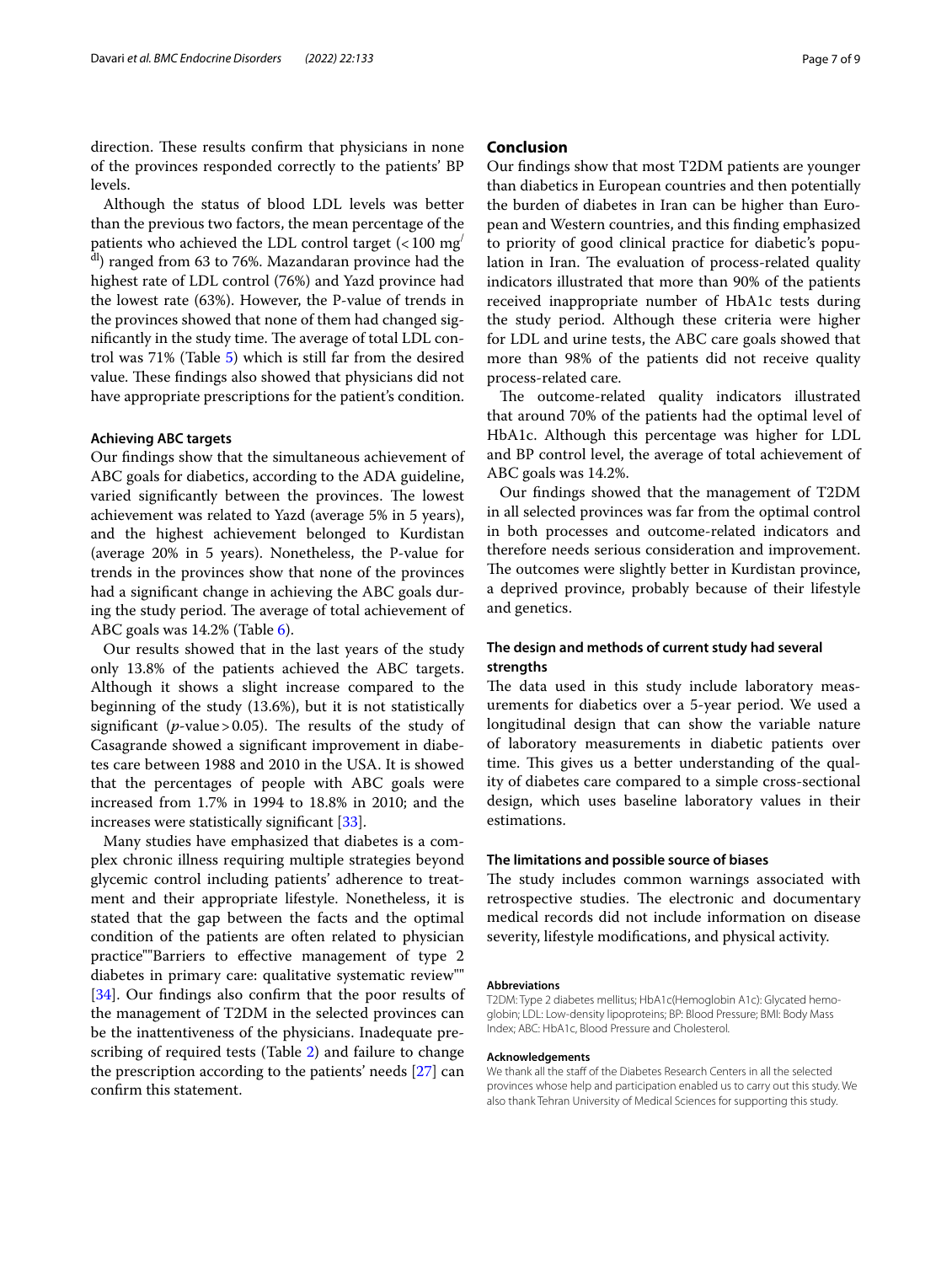#### **Author contributions**

MD, YB, AE, and SY designed, analyzed, and interpreted the patient-level data in relation regarding current protocols. AK was the main coordinator contributor in data collection. FB, ZK, AB wrote the main manuscript text. All authors read and approved the fnal manuscript.

#### **Funding**

All sources of funding provided by Tehran University of Medical Sciences.

#### **Availability of data and materials**

The datasets used and/or analyzed during the current study are available from the corresponding author on reasonable request.

All methods were carried out in accordance with relevant guidelines and regulations.

#### **Declarations**

#### **Ethics approval and consent to participate**

The Ethics Committee IR approved the study.TUMS.PSRC.REC.1396.1991) at Tehran University of Medical Sciences, and all the patients provided written informed consent.

#### **Consent for publication**

Written informed consent for publication of their clinical details and/or clinical images were obtained from the patient/parent/guardian/ relative of the patient.

#### **Competing interests**

The authors declare that they have no competing interests.

#### **Author details**

<sup>1</sup> Department of Pharmacoeconomics and Pharmaceutical Administration, Faculty of Pharmacy, Tehran University of Medical Sciences, Tehran, Iran. 2 Endocrinology and Metabolism Research Center, Vali-Asr Hospital, School of Medicine, Tehran University of Medical Sciences, Tehran, Iran. <sup>3</sup>Endocrinology and Metabolism Research Center, Tehran University of Medical Sciences, Tehran, Iran. <sup>4</sup> Diabetes Research Center, Mazandaran University of Medical Sciences, Mazandaran, Iran. <sup>5</sup> Pharm-D, Faculty of Pharmacy and Pharmaceutical Science, Islamic Azad University of Medical Sciences, Tehran, Iran.

#### Received: 19 September 2021 Accepted: 27 April 2022 Published online: 17 May 2022

#### **References**

- <span id="page-7-0"></span>1. Aguiree F, Brown A, Cho NH, Dahlquist G, Dodd S, Dunning T, et al. IDF diabetes atlas. 2013.
- <span id="page-7-1"></span>2. Esteghamati A, Khalilzadeh O, Rashidi A, Kamgar M, Meysamie A, Abbasi M. Physical activity in Iran: results of the third national surveillance of risk factors of non-communicable diseases (SuRFNCD-2007). J Phys Act Health. 2011;8(1):27–35.
- <span id="page-7-2"></span>3. Ghassemi H, Harrison G, Mohammad K. An accelerated nutrition transition in Iran. Public Health Nutr. 2002;5(1a):149–55.
- <span id="page-7-3"></span>4. Esteghamati A, Etemad K, Koohpayehzadeh J, Abbasi M, Meysamie A, Noshad S, et al. Trends in the prevalence of diabetes and impaired fasting glucose in association with obesity in Iran: 2005–2011. Diabetes Res Clin Pract. 2014;103(2):319–27.
- <span id="page-7-4"></span>5. Whiting DR, Guariguata L, Weil C, Shaw J. IDF diabetes atlas: global estimates of the prevalence of diabetes for 2011 and 2030. Diabetes Res Clin Pract. 2011;94(3):311–21.
- <span id="page-7-5"></span>6. Hoseini SM, Kalantari A, Afarideh M, Noshad S, Behdadnia A, Nakhjavani M, et al. Evaluation of plasma MMP-8, MMP-9 and TIMP-1 identifes candidate cardiometabolic risk marker in metabolic syndrome: results from double-blinded nested case–control study. Metabolism. 2015;64(4):527–38.
- <span id="page-7-6"></span>7. Javanbakht M, Mashayekhi A, Baradaran HR, Haghdoost A, Afshin A. Projection of diabetes population size and associated economic burden through 2030 in Iran: evidence from micro-simulation Markov model and Bayesian meta-analysis. PLoS ONE. 2015;10(7): e0132505.
- <span id="page-7-7"></span>8. Esteghamati A, Larijani B, Aghajani MH, Ghaemi F, Kermanchi J, Shahrami A, et al. Diabetes in Iran: prospective analysis from frst nationwide diabetes report of national program for prevention and control of diabetes (NPPCD-2016). Sci Rep. 2017;7(1):13461.
- <span id="page-7-8"></span>9. Noshad S, Afarideh M, Heidari B, Mechanick JI, Esteghamati A. Diabetes care in Iran: where we stand and where we are headed. Ann Glob Health. 2015;81(6):839–50.
- <span id="page-7-9"></span>10. Delavari A, Alikhani S, Nili S, Birjandi RH, Birjandi F. Quality of care of diabetes mellitus type II patients in Iran. 2009.
- <span id="page-7-10"></span>11. Delavari A, Alikhani S, Nili S, Birjandi RH, Birjandi F. Quality of care of diabetes mellitus type II patients in Iran. Archives of Iranian Medicine (AIM). 2009;12(5):492-495.
- <span id="page-7-11"></span>12. Nicolucci A, Greenfeld S, Mattke S. Selecting indicators for the quality of diabetes care at the health systems level in OECD countries. International Journal for Quality in Health Care. 2006;18(suppl\_1):26–30.
- 13. (ABIM) ABoIM. Number of Candidates Certifed. 2015. Available at: [http://](http://www.abim.org/pdf/data-candidatescertified/State-Number-of-Certificates-Issued.pdf) [www.abim.org/pdf/data-candidatescertifed/State-Number-of-Certifcat](http://www.abim.org/pdf/data-candidatescertified/State-Number-of-Certificates-Issued.pdf) [es-Issued.pdf](http://www.abim.org/pdf/data-candidatescertified/State-Number-of-Certificates-Issued.pdf). Accessed August 28.
- 14. Gray PA, Drayton-Brooks S, Williamson KM. Diabetes: follow-up support for patients with uncontrolled diabetes. Nurse Pract. 2013;38(4):49–53.
- <span id="page-7-12"></span>15. Calsbeek H, Ketelaar NA, Faber MJ, Wensing M, Braspenning J. Performance measurements in diabetes care: the complex task of selecting quality indicators. Int J Qual Health Care. 2013;25(6):704–9.
- <span id="page-7-13"></span>16. Association AD. 3. Comprehensive Medical Evaluation and Assessment of Comorbidities: Standards of Medical Care in Diabetes-2018. Diabetes Care. 2018;41(Suppl 1):S28.
- <span id="page-7-14"></span>17. Association AD. 9. Pharmacologic approaches to glycemic treatment: standards of medical care in diabetes—2019. Diabetes care. 2019;42(Supplement 1):S90-S102.
- <span id="page-7-15"></span>18. Donabedian A. The quality of care: how can it be assessed? JAMA. 1988;260(12):1743–8.
- <span id="page-7-16"></span>19. Yu N-C, Su H-Y, Chiou S-T, Yeh MC, Yeh S-W, Tzeng M-S, et al. Trends of ABC control 2006–2011: a national survey of diabetes health promotion institutes in Taiwan. Diabetes Res Clin Pract. 2013;99(2):112–9.
- <span id="page-7-17"></span>20. Brown JB, Nichols GA, Perry A. The burden of treatment failure in type 2 diabetes. Diabetes Care. 2004;27(7):1535–40.
- <span id="page-7-18"></span>21. Karter AJ, Moffet HH, Liu J, Parker MM, Ahmed AT, Go AS, et al. Glycemic response to newly initiated diabetes therapies. Am J Manag Care. 2007;13(11):598.
- <span id="page-7-19"></span>22. Moser M. Physician or clinical inertia: what is it? Is it really a problem? And what can be done about it? The Journal of Clinical Hypertension. 2009;11(1):1–4.
- <span id="page-7-20"></span>23. Melander A, Folino-Gallo P, Walley T, Schwabe U, Groop P-H, Klaukka T, et al. Utilisation of antihyperglycaemic drugs in ten European countries: diferent developments and diferent levels. Diabetologia. 2006;49(9):2024–9.
- <span id="page-7-21"></span>24. Amini M, Gouya MM, Delavari AR, Mahdavi A, Tabatabaei A, Haghighi S. Quality of diabetes management in Iran, 2005–2006. 2008.
- <span id="page-7-22"></span>25. Bolli G, Riddle M, Bergenstal R, Ziemen M, Sestakauskas K, Goyeau H, et al. New insulin glargine 300 U/ml compared with glargine 100 U/ml in insulin-naive people with type 2 diabetes on oral glucose-lowering drugs: a randomized controlled trial (EDITION 3). Diabetes Obes Metab. 2015;17(4):386–94.
- <span id="page-7-23"></span>26. Colquitt J, Green C, Sidhu M, Hartwell D, Waugh N. Clinical and costefectiveness of continuous subcutaneous insulin infusion for diabetes. NIHR Health Technology Assessment programme: Executive Summaries: NIHR Journals Library; 2004;8:43.
- <span id="page-7-24"></span>27. Davari M, Bayazidi Y, Esteghamati A, Larijani B, Kebriaeezadeh A. The prescription pattern of antidiabetic medication and glycemic control in type 2 diabetes in Iran. A patient-level study Diabetes Management. 2019;9(2):57–65.
- <span id="page-7-25"></span>28. Hayward RA, Manning WG, Kaplan SH, Wagner EH, Greenfeld S. Starting insulin therapy in patients with type 2 diabetes: efectiveness, complications, and resource utilization. JAMA. 1997;278(20):1663–9.
- <span id="page-7-26"></span>29. Tibaldi J, Hadley-Brown M, Liebl A, Haldrup S, Sandberg V, Wolden ML, et al. A comparative efectiveness study of degludec and insulin glargine 300 U/mL in insulin-naïve patients with type 2 diabetes. Diabetes Obes Metab. 2019;21(4):1001–9.
- <span id="page-7-27"></span>30. Turner RC, Cull CA, Frighi V, Holman RR, Group UPDS. Glycemic control with diet, sulfonylurea, metformin, or insulin in patients with type 2